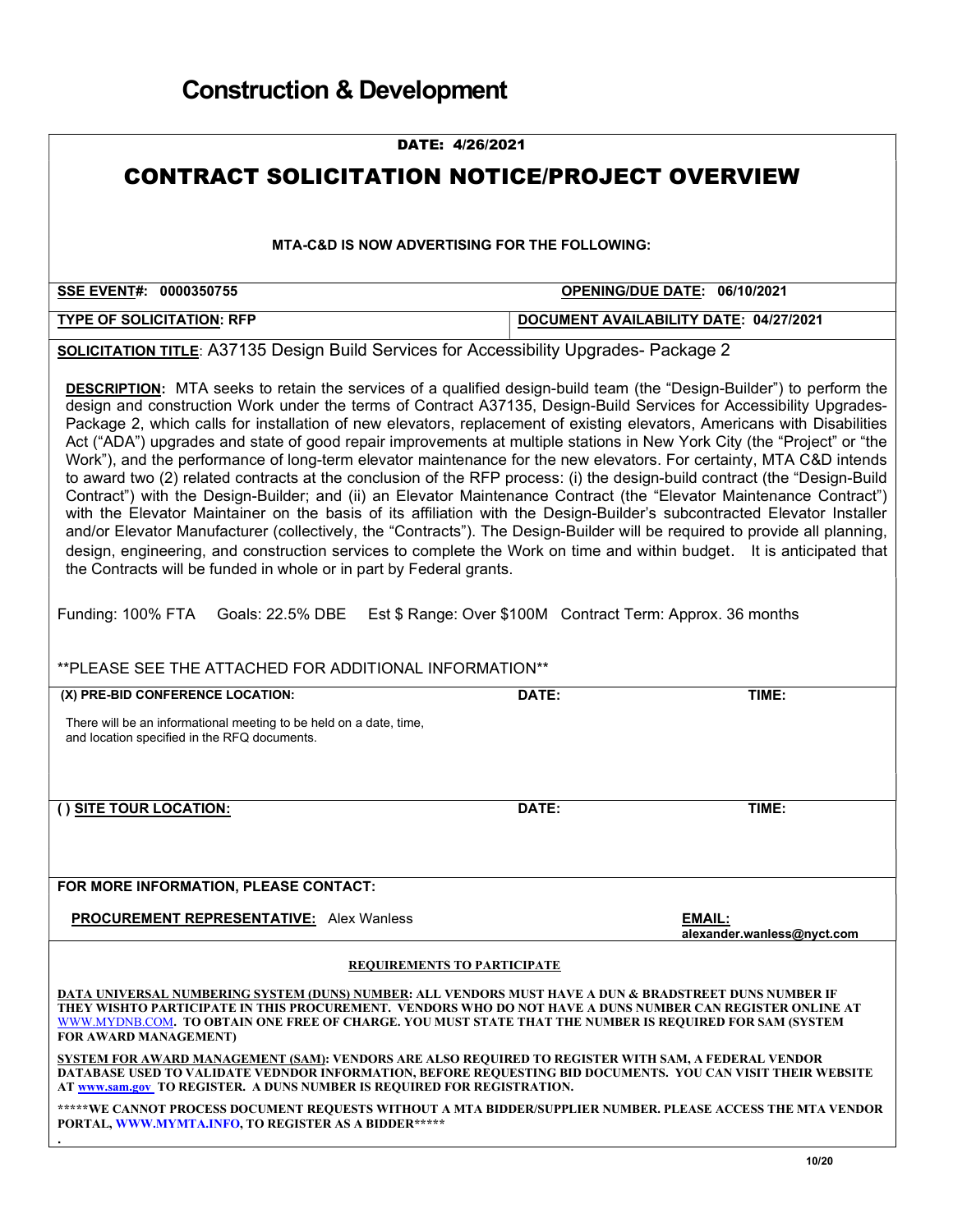

### **1. Introduction to Design-Build Services for Accessibility Upgrades-Package 2**

MTA seeks to retain the services of a qualified design-build team (the "Design-Builder") to perform the design and construction Work under the terms of Contract A37135, Design-Build Services for Accessibility Upgrades- Package 2, which calls for installation of new elevators, replacement of existing elevators, Americans with Disabilities Act ("ADA") upgrades and state of good repair improvements at multiple stations in New York City (the "Project" or "the Work"), and the performance of long-term elevator maintenance for the new elevators. For certainty, MTA C&D intends to award two (2) related contracts at the conclusion of the RFP process: (i) the design-build contract (the "Design-Build Contract") with the Design-Builder; and (ii) an Elevator Maintenance Contract (the "Elevator Maintenance Contract") with the Elevator Maintainer on the basis of its affiliation with the Design-Builder's subcontracted Elevator Installer and/or Elevator Manufacturer (collectively, the "Contracts"). The Design-Builder will be required to provide all planning, design, engineering, and construction services to complete the Work on time and within budget.

### **2. Contracting Methodology**

The Design-Build Contract will be awarded as a lump sum price contract with a certain components of the Work to be paid on a unit price basis. The Contract will be awarded to the proposer that submits the proposal that MTA C&D determines, in its sole discretion, to offer the best value based on an evaluation of qualitative factors, as well as including cost and schedule, following a two-step solicitation process. This method of procurement is intended to encourage development of innovative designs, planning and logistics while also optimizing schedule and the sharing of risks related to the Work.

MTA C&D will also award the Elevator Maintenance Contract to provide for the long-term maintenance of the newly installed elevators as a long-term, performance payment-based contract to the Elevator Maintainer, on the basis of its affiliation with the Design-Builder's subcontracted Elevator Installer and/or Elevator Manufacturer. Procurement of the Elevator Maintenance Contract in conjunction with procurement of the Design-Build Contract, and the award of the Elevator Maintenance Contract to an affiliate of the Design-Builder's Elevator Manufacturer and/or Elevator Installer, is intended to ensure consideration of long-term maintenance and life-cycle costs during design and construction.

### **3. Project Scope/Description**

The eight (8) stations and the Work to be performed at each is described briefly described below:

- The Westchester Square Station is an elevated station on the Pelham Line located on Westchester Avenue, between Commerce Avenue and Ferris Place, in the Borough of the Bronx, serving the 6 train. The Work at Westchester Square Station includes:
	- Installation of one (1) street-to-mezzanine and two (2) mezzanine-to-platform elevators;
	- Excavation at street level and modification to existing station in order to accommodate new elevator installations;
	- **Upgrades to the electrical and communication systems;**
	- Relocation of existing public and transit utilities;
	- Replacement, relocation, and/or addition of staircases from street to mezzanines and mezzanines to platforms;
	- Reconstruction of platform edges and provision of new ADA boarding areas; and
	- **Station component repairs.**
- The Eighth Avenue Station is an open cut station on the Sea Beach Line located between 7th Avenue and 8th Avenue in the Borough of Brooklyn, serving the N train. The Work at Eighth Avenue Station includes:
	- Installation of one street-to-platform elevator on the southbound platform (note that the Elevator Maintenance Contract will not include maintenance for this elevator);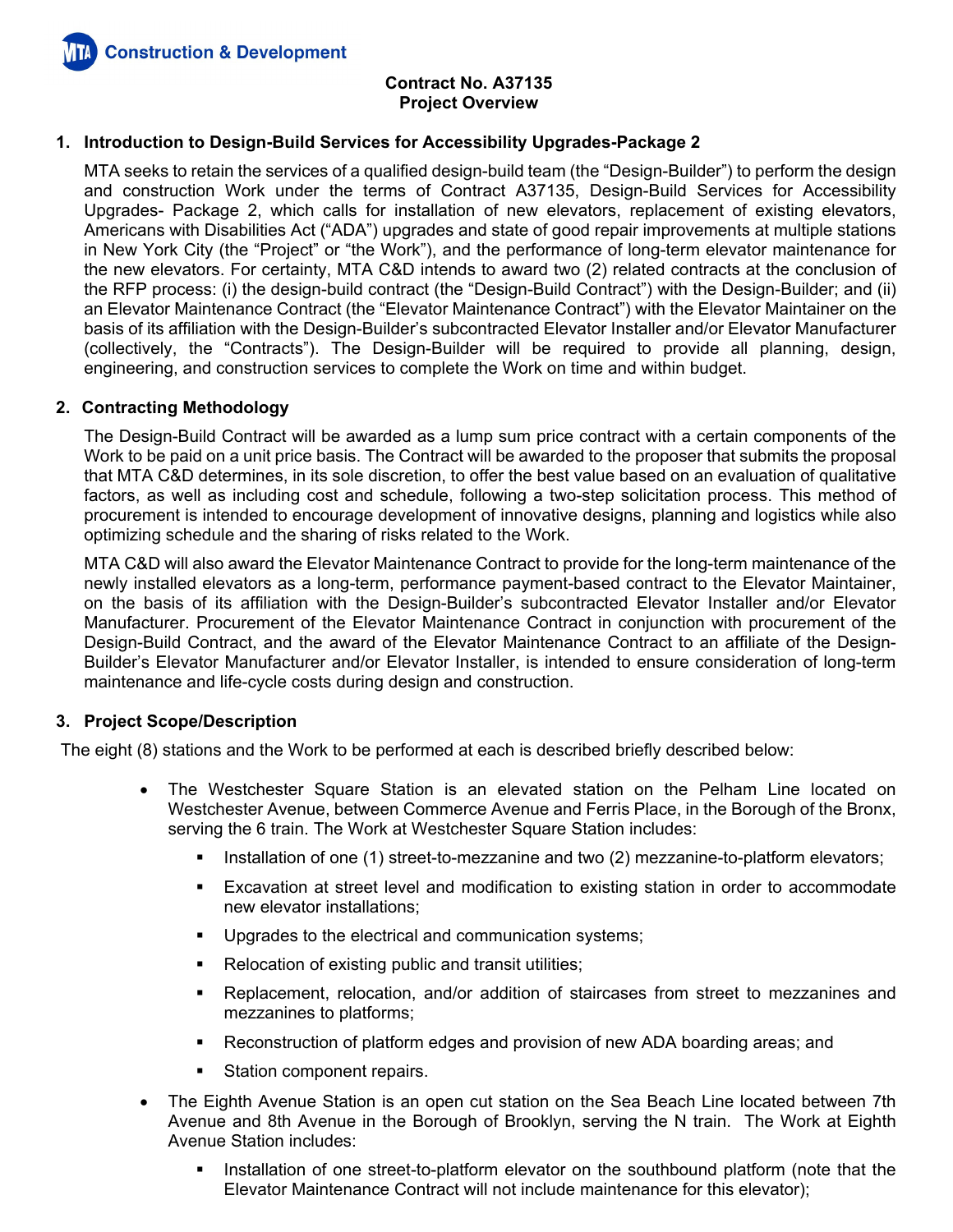- **Upgrades to the electrical and communications systems; and**
- Relocation of existing transit utilities.
- The 181st Street Station is a below ground subway station on the Eighth Avenue Line located underneath Fort Washington Avenue in the Borough of Manhattan, serving the A train. The Work at 181st Street Station includes:
	- Installation of two (2) new street-to-platform elevators;
	- Excavation at street level and modification to existing station in order to accommodate new elevator installations;
	- **Upgrades to the electrical and communication systems;**
	- **Relocation of existing public and transit utilities;**
	- Replacement, relocation, and/or addition of staircases from street to mezzanines and mezzanines to platforms; and
	- Reconstruction of platform edges and provision of ADA boarding areas.
- The Woodhaven Boulevard Station is an elevated station on the Jamaica Line located at Woodhaven Boulevard and Jamaica Avenue in the Borough of Queens, serving the J and Z trains. The Work at Woodhaven Boulevard Station includes:
	- Installation of two (2) new street-to-platform elevators;
	- Excavation at street level and modification to existing station in order to accommodate new elevator installations;
	- **Upgrades to the electrical and communication systems;**
	- Relocation of existing public and transit utilities;
	- Replacement, relocation, and/or addition of staircases from street to mezzanines and mezzanines to platforms;
	- Reconstruction of platform edges and provision of ADA boarding areas; and
	- **Station component repairs.**
- The Court Square Station is a below ground station on the Crosstown Line located at  $23<sup>rd</sup>$  Street in the Borough of Queens serving the G train, and is part of a Station Complex with free transfers between the underground Court Square- 23rd Street Station (E & M trains) on the Queens Line and the elevated Court Square Station (7 train) on the Flushing Line. The Work at Court Square Station includes:
	- Installation of one (1) mezzanine-to-platform elevator;
	- Excavation at street level and modification to existing station in order to accommodate new elevator installations;
	- **Upgrades to the electrical and communication systems;**
	- Relocation of existing public and transit utilities; and
	- Reconstruction of platform edges.
- The Queensboro Plaza Station is an elevated station on the Queens Boulevard Line located east of the Queensboro Bridge in the Borough of Queens, serving the N, W, and 7 train. The Work at Queensboro Plaza Station includes:
	- Installation of one (1) street-to-mezzanine and one (1) mezzanine-to-platform elevator;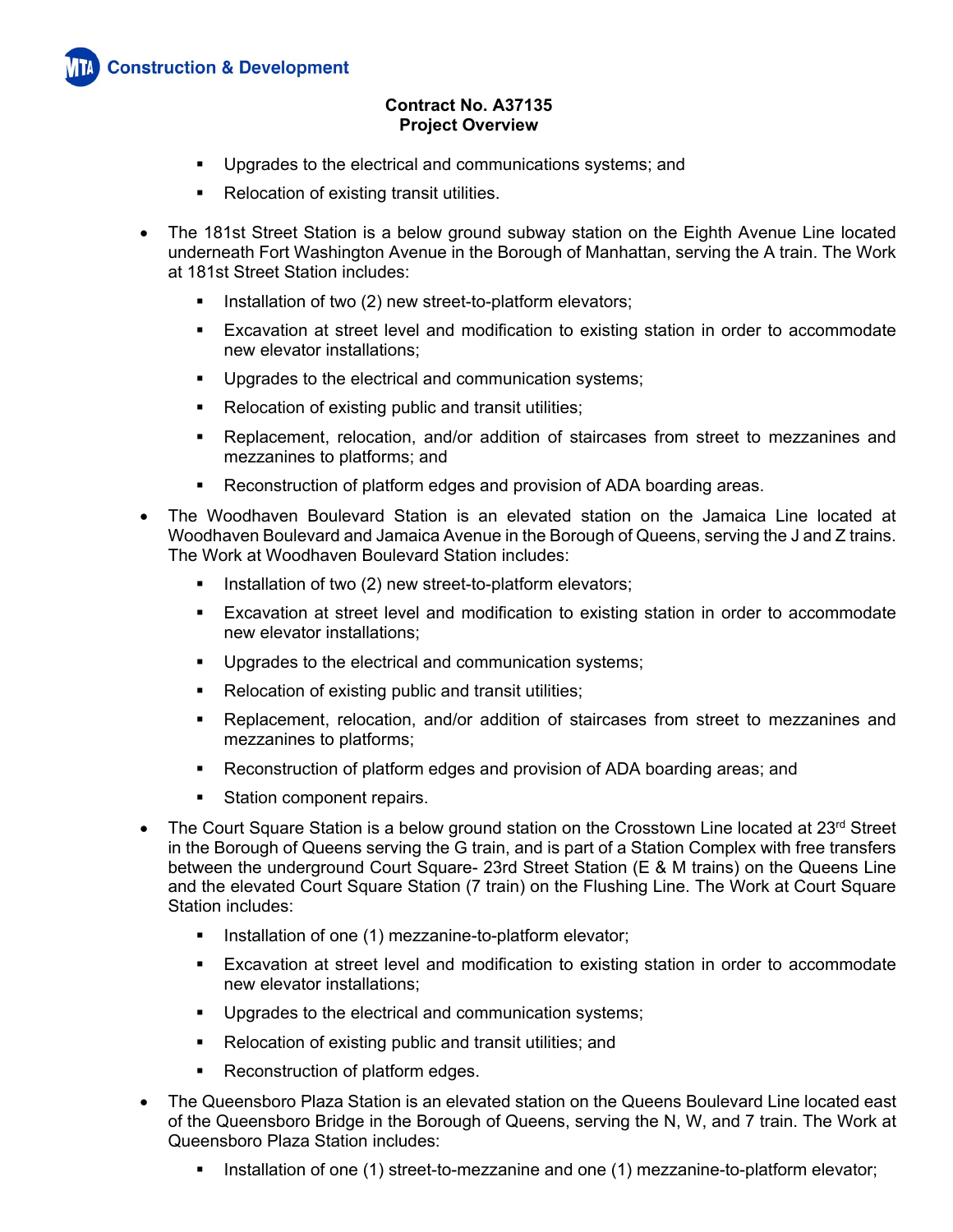- Excavation at street level and modification to existing station in order to accommodate new elevator installations;
- **Upgrade the electrical and communication systems;**
- Relocation of existing public and transit utilities;
- Replacement, relocation and/or addition of staircases from street to mezzanines and mezzanines to platforms; and
- Reconstruction of platform edges and providing ADA boarding areas.
- The Marcy Avenue Station is an elevated station on the Jamaica Line located at the intersection of Marcy Avenue and Broadway in the Borough of Brooklyn, serving the J, M, and Z line. The Work at Marcy Avenue Station includes the replacement of two (2) existing elevators
- The Flushing Avenue Station is an elevated station on the Jamaica Line at the intersection of Flushing Avenue and Broadway in the Borough of Brooklyn, serving the J, M, and Z Line. The Work at Flushing Avenue Station includes the replacement of three (3) existing elevators.

### **4. Procurement Process**

The procurement process will consist of two steps: (i) the Request for Qualifications; and (ii) the Request for Proposals as described in further detail below.

- A. Pursuant to the Request for Qualifications ("RFQ"), MTA C&D will invite entities or groups of entities ("Respondents") interested in competing to perform the Work to submit Statements of Qualifications ("SOQs") that detail, among other things, their qualifications and preparedness to formally submit proposals for the Contracts.
- B. MTA C&D will evaluate all SOQs received in accordance with evaluation criteria set out in the RFQ. Based on the results of the evaluation, and at its discretion, MTA C&D then expects to select Respondents (the "Shortlisted Respondents") with the capability, capacity, and experience necessary to undertake and successfully complete the Work as the Design-Builder, to participate in the second step of the process, the Request for Proposals ("RFP").
- C. After shortlisting but prior to issuance of a final RFP, MTA C&D may, at its discretion, issue a draft RFP to the Shortlisted Respondents and carry out a series of one-on-one discussions with the

Shortlisted Respondents in order to solicit feedback on the draft RFP. This draft RFP would include a draft form of Contract.

- D. With or without issuance of a draft RFP, the second step in the procurement process will involve inviting the Shortlisted Respondents to respond to the RFP. Through the evaluation of the Proposals submitted in response to the RFP, MTA C&D intends to ultimately select the Shortlisted Respondent whose Proposal, in MTA C&D's discretion, represents the best value to MTA C&D based on an evaluation of pricing and qualitative factors. While price will be a factor in the evaluation, design, technical approach and other qualitative factors will also be considered in determining best value. In particular, schedule will be a major determinative element in awarding the Contracts.
- E. The purpose of the RFP will be to allow MTA C&D to select the Design-Builder(s) and the Elevator Maintainer for award of the Contracts. The RFP will provide specific instructions on required submittals, the evaluation factors, the objectives and requirements for evaluation, and the evaluation criteria for the RFP step of the procurement.
- F. During Step 2, MTA C&D will offer a stipend to Shortlisted Respondents that submit Proposals responsive to the RFP requirements but are not awarded a contract.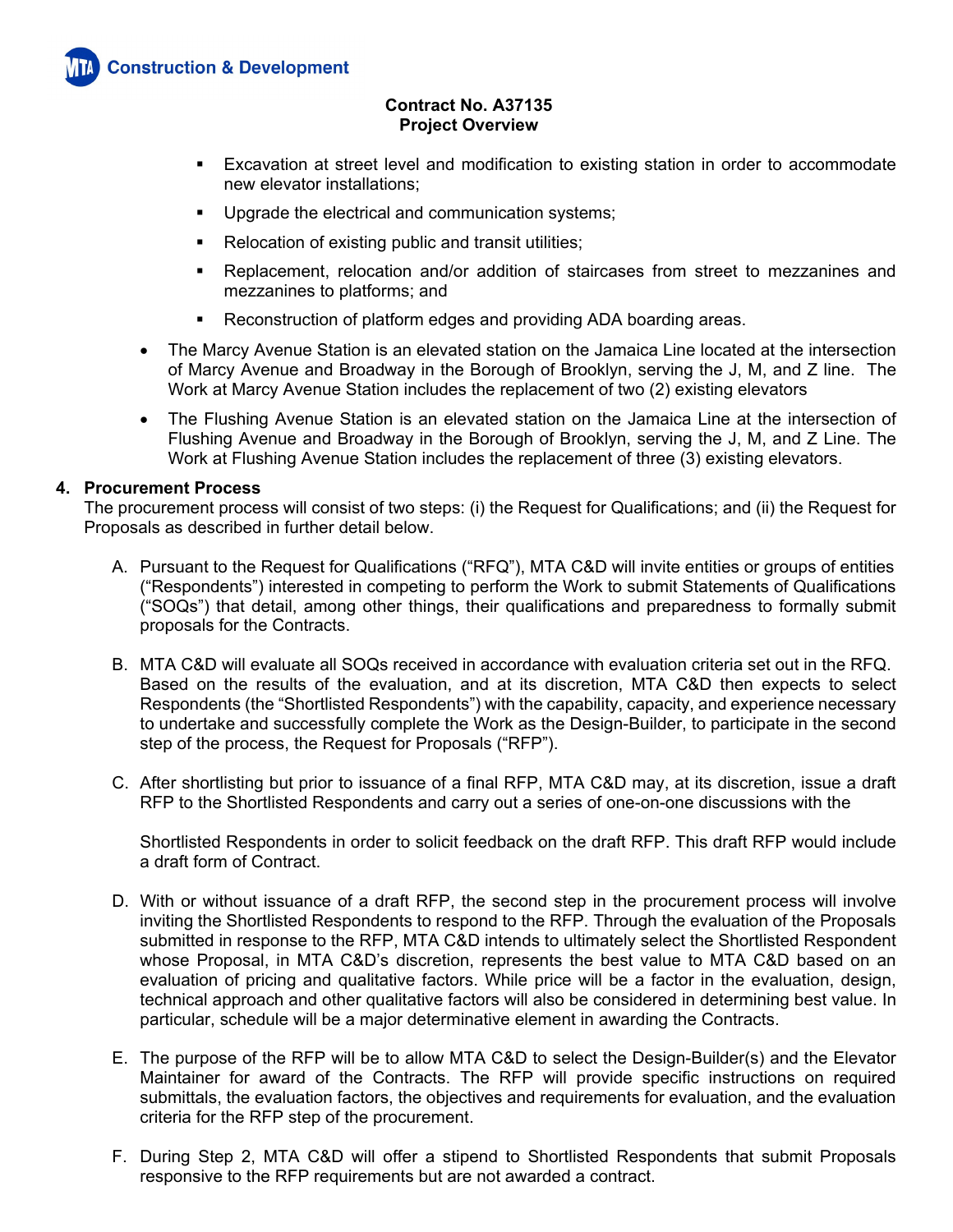

### **5. RFQ Availability**

The RFQ documents will be made available to all prospective Respondents on or about **April 26, 2021**. In order to obtain the RFQ documents, prospective Respondents need to complete and submit the order form available on the MTA's website by clicking the "Order Now" link.

### **IMPORTANT:**

**1) Vendors' contact information must be updated in the Supplier Portal in order to receive notifications regarding this solicitation.** 

**2) New Vendors must register first in order to log into the MTA Vendor Portal (in the steps below, after selecting Vendor Sign-in & Registration, select New Bidder Registration and follow the onscreen instructions).** 

### **6. Evaluation of SOQs**

As described in more detail in the RFQ, SOQs will be evaluated to establish a shortlist of qualified Respondents. MTA C&D anticipates using a qualitative assessment to evaluate the SOQs. Each Respondent's SOQ will be evaluated for compliance with the SOQ submittal requirements, including:

- A. Completeness and responsiveness of the SOQ;
- B. experience;
- C. past performance with regard to:
	- i. quality of work
	- ii. schedule compliance
	- iii. meeting D/M/WBE goal requirements
- D. organization and key personnel;
- E. project understanding and approach;
- F. responsibility; and
- G. financial strength.

Evaluations will include qualitative assessments where a Respondent may be deemed to fail (and not be shortlisted) even if the Respondent was responsive to the terms of the RFQ.

### **7. Experience and Performance of Respondent Teams**

- A. During the RFQ process, MTA C&D will identify Respondents that include Lead Contractors and Lead Designers with:
	- i. experience in successfully managing, designing and constructing projects of size, type and complexity similar to the Contracts;
	- ii. a record of completing contracts on time and within budget;
	- iii. technical and management experience and expertise to plan, organize and execute the design and construction and assure the quality and safety of the Work; and
	- iv. qualified key personnel with experience managing and performing work in active rail stations, including without limitation, to project managers, construction managers, designers, safety managers and schedulers.
- B. The background and experience for the Lead Contractors and Lead Designers are expected to be as follows:
	- i. experience in successfully managing, designing and constructing projects of the size, type and complexity as reflected in the scope of Work and anticipated for the Project;
	- ii. a record of completing contracts on time and within budget;
	- iii. technical and management experience and expertise to plan, organize and execute the design and construction and assure the quality and safety of the Work; and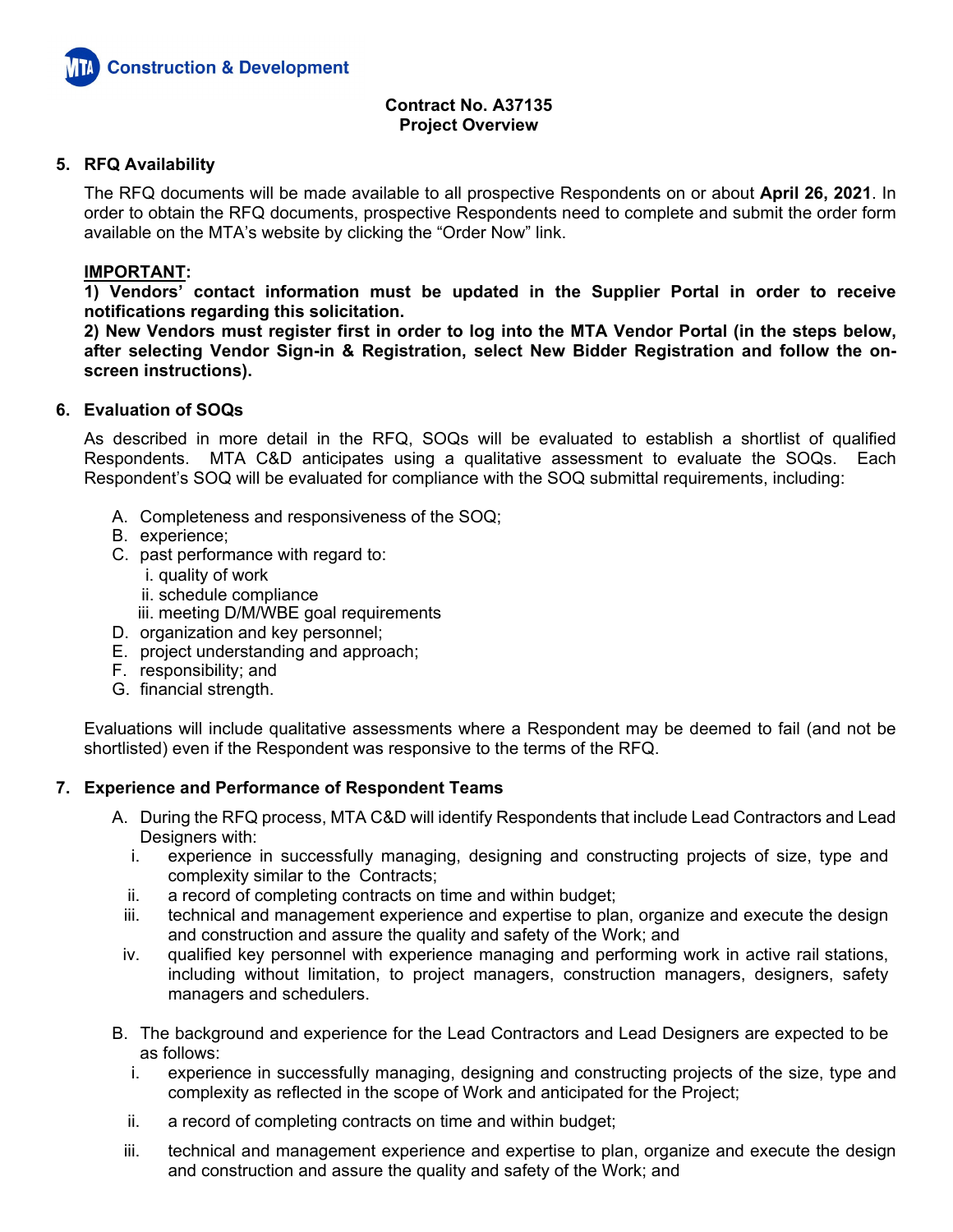

- iv. qualified key personnel with experience managing and performing work in active rail and transit station environments, including without limitation, project managers, construction managers, design consultants, safety managers, quality managers and schedulers
- C. During the RFQ process, MTA C&D will also identify Respondents that include an Elevator Manufacturer, Elevator Installer, and affiliated potential Elevator Maintainers with:
	- i. experience in successfully manufacturing, installing, and maintaining elevators in the quantities, with such performance and technical specifications, for such purposes, and in the environments similar to those reflected in the scope of Work and anticipated for the Project, including in active rail and transit stations;
	- ii. a record of completing contracts (including, as applicable, as prime or subcontractors) on time and within budget;
	- iii. experience in and a record of providing long term OEM and installation warranties, maintenance, and support to project owners;
	- iv. technical and management experience and expertise to plan, organize and execute the relevant parts of the Work and assure the quality and safety of the Work; and
	- v. qualified key personnel with experience managing and performing work in the environments similar to those reflected in the scope of Work, including active rail stations.

## **8. General Limitations on Respondent Team Membership**

- A. Subject to the Limitations on Exclusivity set forth in Section 10 below as it applies to Lead Designers, Elevator Manufacturers, Elevator Installers, and the Elevator Maintainers, and in addition to any other restriction or qualification on Respondent team membership and on the inclusion of Major Participants and Key Personnel as set forth in the RFQ:
	- i. no Major Participant may participate on more than one (1) Respondent team;
	- ii. no Affiliate of any Major Participant may participate on another Respondent's team;
	- iii. Affiliated entities may not be on separate Respondent teams;
	- iv. no firm that employs one or more of the individuals named as Key Personnel on one (1) Respondent team may serve any role on another Respondent team.
	- v. no individuals serving a Key Personnel role on one Respondent team may serve any role on another Respondent team; and
- B. Following the public announcement identifying the Shortlisted Respondents, members of each unsuccessful Respondent team (including Major Participants) may seek to join the team of a Shortlisted Respondents.

## **9. Limitations on Exclusivity**

Elevator Installers, Elevator Manufacturers, Elevator Maintainers, Designers, or their Affiliates, which are not prohibited from participating on more than one (1) Respondent team under Paragraph 9, may participate on more than one (1) Respondent team subject to compliance with the following requirements in order to protect the integrity of the procurement process:

- A. Respondents may not team with or engage any Elevator Installer, Elevator Manufacturer, or Elevator Maintainer during this procurement if such teaming is conditioned on that entity or its Affiliates being on a Respondent's team on an exclusive basis.
- B. The engagement of an Elevator Installer, Elevator Manufacturer, Elevator Maintainer, Designer or any of their Affiliates by two (2) or more Respondent teams shall be subject to: (i) the disclosure to all relevant Respondent teams that such entities and personnel are engaged by another Respondent team; (ii) the institution of Information Barriers acceptable to MTA C&D; and (iii) the prohibition of any such entity and their personnel sharing information (or being asked by a Respondent team to share information)